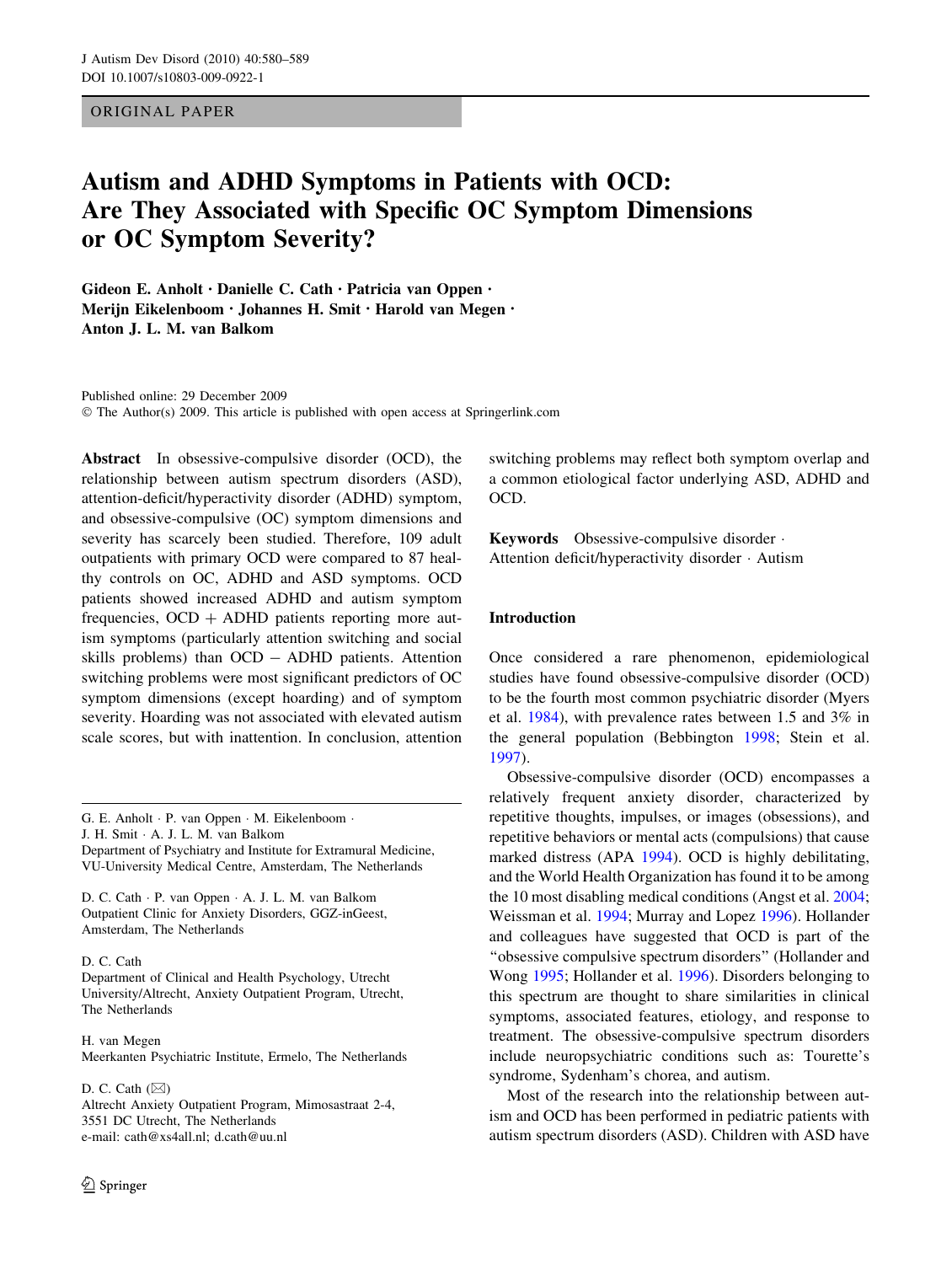shown increased rates of obsessive-compulsive (OC) symptoms (Leyfer et al. [2006\)](#page-9-0). Reversely, pediatric OCD patients show increased frequencies of autism symptoms (6.2%; Ivarsson and Melin [2008\)](#page-8-0). Considering the frequency of adults with an early onset form of OCD (about 50%; Maina et al. [2008](#page-9-0)), it is likely that this association with ASD also holds for adults with OCD. Co-morbid tics (especially in girls with OCD) and pathological doubt seems to be the strongest predictor of autism symptoms in pediatric OCD (Ivarsson and Melin [2008](#page-8-0)). In adult OCD patients, up to 20% of the patients exhibited autistic traits (Bejerot et al. [2001\)](#page-8-0). However, much less research has been carried out on symptom profiles of ASD in adults with OCD. This might partly be due to a lack of familiarity of adult clinicians with childhood-onset disorders with the consequence that ASD symptom are often missed (Cath et al. [2008](#page-8-0)). Nonetheless, knowledge about the nature of the co-morbidity between OCD and both ASD and ADHD is of great importance to the adult clinician, since it might explain non compliance to treatment and treatment resistance. Repetitive behaviors are among the core features of both ASD and OCD, and comparison of ASD with OCD has demonstrated more similarities than differences in OC symptom characteristics between these groups. Some difference can be noted: ASD patients demonstrate more hoarding, touching, tapping and self-damaging behaviors, less checking, repeating and counting behavior, and less aggressive and somatic obsessions than OCD patients (McDougle et al. [1995](#page-9-0); Russell et al. [2005\)](#page-9-0). Interestingly, adult patients with comorbid ASD and OCD report more sexual obsessions than patients with one of these disorders alone (Zandt et al. [2007;](#page-9-0) Russell et al. [2005](#page-9-0); Cath et al. [2008\)](#page-8-0). Besides symptom overlap, similar executive function impairments related to obsessions and compulsions have been found in patients and first degree relatives in both disorders (Delorme et al. [2007\)](#page-8-0). Based on this overlap, Bejerot [\(2007](#page-8-0)) has proposed a new OCD subtype, with an autistic dimension characterized by either paranoid, schizoid, schizotypal, avoidant or obsessive-compulsive traits.

Attention-deficit/hyperactivity disorder (ADHD) is not included in the obsessive-compulsive spectrum theory. However, Palumbo and colleagues (Palumbo et al. [1997\)](#page-9-0) have suggested that ADHD, OCD and autism share etiological overlap, constituting a group of developmental basal ganglia disorders. Elevated rates of ADHD symptoms have been found in OCD, with percentages up to 30% of comorbid ADHD in children and adolescents (Hanna [1995](#page-8-0); March and Leonard [1996](#page-9-0)). Reversely, percentages of OCD in children with ADHD are estimated at 8% (Geller et al. [2000\)](#page-8-0).

According to DSM IV criteria, when ADHD symptoms exclusively occur in the course of pervasive developmental disorders (PDD), a co-morbid diagnosis of ADHD is not allowed. Yet, recent clinical as well as epidemiological studies indicate that ADHD symptoms are present in up to 75% of children with PDD (Goldstein and Schwebach [2004](#page-8-0); Sturm et al. [2004;](#page-9-0) Yoshida and Uchiyama [2004](#page-9-0)). Reversely, characteristics of ASD (such as difficulties in social interactions, and problems in verbal and nonverbal communication) have been found in children with ADHD (Clark et al. [1999\)](#page-8-0), suggesting a strong interrelatedness between ASD and ADHD, as a consequence of symptom overlap, of commonalities in etiology or both. In addition to these findings, one study suggested that the number of autism symptoms in children with OCD is related to comorbid ADHD (Ivarsson and Melin [2008](#page-8-0)).

These findings suggest that autism, ADHD, and OCD are interrelated. However, little research has been conducted to further elucidate the nature of this relationship at a symptom level. Insight in the association of co-morbid ADHD and autism symptoms might impact both etiological and treatment studies. Therefore, we aimed at extending current knowledge on symptom overlap between OC, ADHD and autism symptoms in adult OCD patients by investigating (1) whether autism and ADHD symptoms occur more frequently in OCD patients than in controls; (2) to what extent ADHD co-morbidity and autism symptom profiles in OCD predict symptom severity, and (3) to what extent ADHD and autism symptoms are related to specific OC symptom dimensions.

Based on previous investigations, we expected to find (1) elevated rates of autism and ADHD symptoms in OCD patients compared with healthy controls, (2) autism and ADHD symptoms predicting increased OC symptom severity. With respect to autism symptom characteristics in OCD, we expected (3) to replicate previous findings by our group of lack of social skills in the OCD group (Cath et al. [2008](#page-8-0)). Since perfectionism is found to be strongly associated with OCD (Libby et al. [2004\)](#page-9-0), we expected (4) the OCD group to show increased attention to detail scale scores on the autism questionnaire. The attention to detail scores are expected to be highly correlated with the Y-BOCS scores. We expected (5) the hoarding symptom dimension of OCD to be most strongly associated with autism symptoms, since hoarding behavior is commonly reported in ASD (McDougle et al. [1995](#page-9-0)), and since reversely, hoarding in OCD is associated with social impairment and interpersonal problems (Grisham et al. [2008](#page-8-0)).

#### Methods

This study encompassed 109 OCD patients recruited from the anxiety outpatient mental health care services of GGZinGeest, Amsterdam (39% males, mean age 37.5 years, SD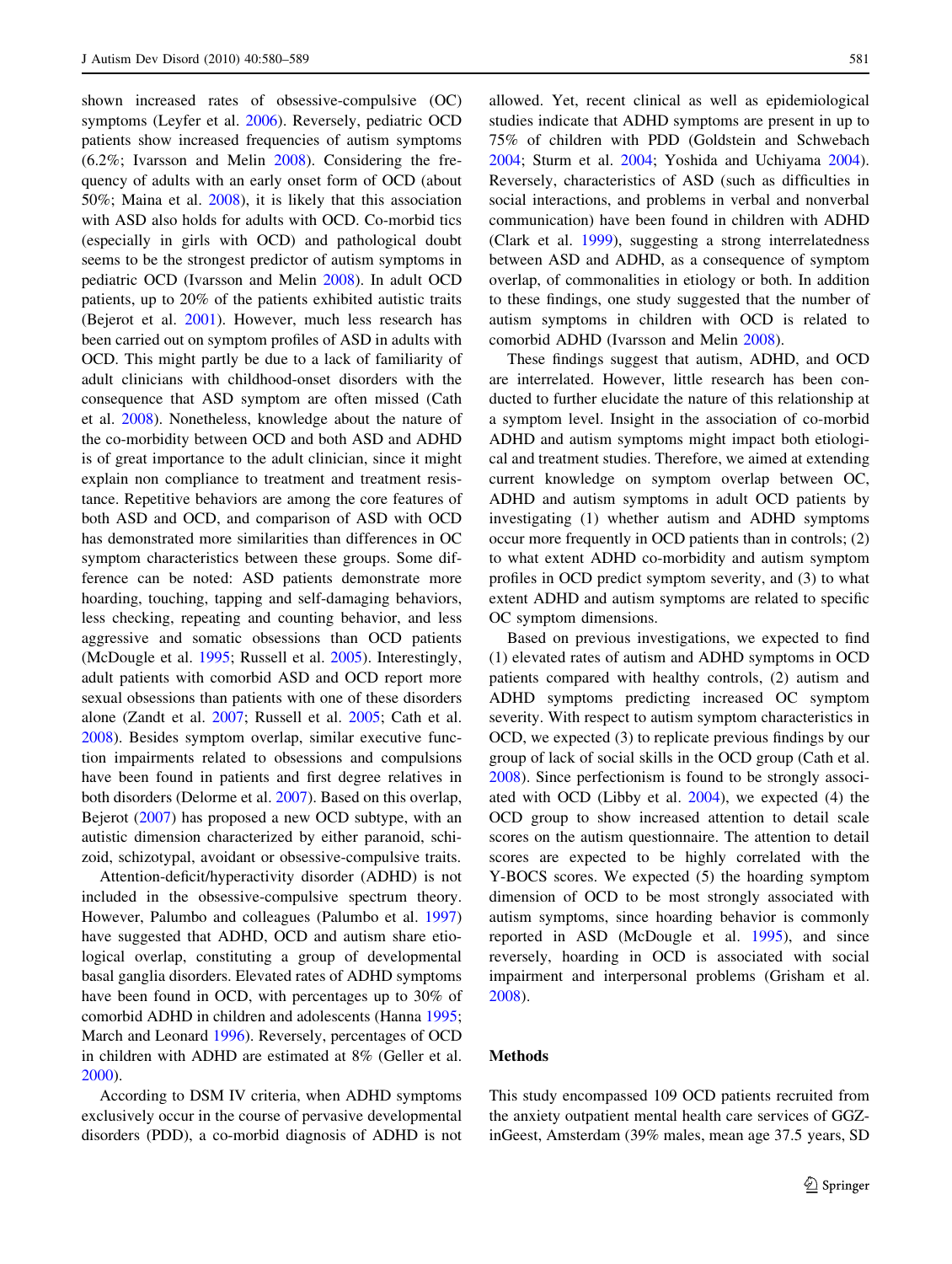10.0), and 87 healthy controls (53% males, mean age 37.6 years, SD 13.6) who were recruited via the snowball method. Colleagues at the anxiety outpatient clinic were asked to recruit subjects whom they were acquainted with but were not close friends (to reduce risk of bias in this group). The control group was added to investigate whether OCD patients exhibit increased ADHD and autism symptoms levels compared with healthy controls. The study was approved by the Medical Ethics Committee of the Dutch Mental Health Care Institutes. All study subjects were included after written informed consent had been given. All patients were administered the Structured Clinical Interview on DSM-IV diagnoses (SCID-I) to establish inclusion and exclusion criteria (First [1996](#page-8-0)). Control subjects were administered the screening questions of the SCID-I. When responses on the screening questions were negative, they were invited for the study. Fulfilling criteria for a DSM IV OCD diagnosis was the inclusion criterion for the OCD patient group. OCD patients with psychosis, severe major depression, substance dependence, mental deficiency or inability to read/speak Dutch were excluded. The use of psychiatric medications in the OCD group included: 51.4% antidepressants, 6.4% antipsychotics, and 16.5% benzodiazepines.

# Measures

#### Autism Symptoms

To rate autism symptoms all subjects completed a Dutch translation of the Autism-Spectrum Quotient (AQ; Baron-Cohen et al. [2001](#page-8-0); Hoekstra et al. [2008\)](#page-8-0). The AQ entails a 50 item self-administered instrument specifically developed for adults with normal intelligence with scores on each item between 1 (I fully agree) and 4 (I fully disagree). Either dichotomous ratings (range 0–50, with a cut-off  $\geq$ 32 suggestive of an autism spectrum disorder) or continuous (quantitative) ratings (range 50–200) can be computed from these scores. The dichotomous score as originally proposed by Baron-Cohen et al. ([2001\)](#page-8-0) is calculated by dichotomizing the item scores that range from 1–4 to 1–2 scores (or in case of reversed item formulations to 3–4 scores) a score of 1 is assigned indicating a positive score for ASD, and to 3–4 scores (or in case of reversed item formulation to 1–2 scores) a score of 0 is assigned indicating no ASD. The AQ has been validated in The Netherlands (Hoekstra et al. [2008\)](#page-8-0) and contains five subscales with each 10 items: social skills (e.g. I find it hard to make new friends), attention switching (e.g. I frequently get so strongly absorbed in one thing that I lose sight of other things), attention to detail (e.g. I usually notice car number plates or similar strings of information), communication problems (e.g. other people frequently tell me that what I've said is impolite, even though I think it is polite), and (lack of) imagination (e.g. when I'm reading a story, I find it difficult to work out the characters' intentions). Moderate to high internal consistency has been found in each of the five subscales (Hoekstra et al.  $2008$ ; Cronbach's  $\alpha$  between .5 and .8).

# Attention Deficit and Hyperactivity (ADHD) Symptoms

To measure attention deficit and hyperactivity (ADHD) symptoms, an interview was used to establish probable diagnoses of the various subtypes of ADHD according to DSM-IV criteria (inattentive type, hyperactive/impulsive or the combination), encompassing a Dutch version of the ADHD interview of DuPaul et al. ([1998\)](#page-8-0), translated, validated and adapted for the Dutch situation (Kooij et al. [2005](#page-9-0)). Individuals were asked separately about symptoms in the past and present (yes  $= 0$ ; no  $= 1$ ), and two subscales are identified: a 9-item inattentive symptoms subscale and a 9-item hyperactive-impulsive symptoms subscale. A score of  $\geq 6$  on the hyperactive/impulsive subscale indicates ADHD predominantly hyperactive/ impulsive type, while a score of  $\geq 6$  on the inattentive subscale indicates ADHD predominantly inattentive type, and a score of  $\geq$ 5 on both subscales indicates a combined type of ADHD (Kooij et al. [2005](#page-9-0)). Since we regarded reports on present symptoms of ADHD to be more reliable than reports on past symptoms, for this study only the scores on present symptoms were used. Only present symptoms that were reported as being present since childhood were used.

#### OCD Symptoms

To asses OC symptoms, an 80-item self-report version of the Yale-Brown obsessive-compulsive symptom checklist (Y-BOCS) was used (Goodman et al. [1989a](#page-8-0), [b\)](#page-8-0). To reduce the dataset in this small sample, item scores of the Y-BOCS symptom checklist were summarized into 4 symptom dimensions according to the 4 factor structure found by Leckman and colleagues and repeatedly replicated in large OCD samples (Leckman et al. [1997](#page-9-0); Summerfeldt et al. [1999\)](#page-9-0). These symptom dimensions entail: an aggression/checking factor, a symmetry/ordering factor, a contamination/washing factor and a hoarding factor. Further, the interview version of the 10 item Y-BOCS severity scale (scoring range 0–40) was used (Woody et al. [1995](#page-9-0)). During the interview, symptoms that patients reported in the Y-BOCS self-report were discussed, and only items that were assessed as clinically reliable were retained. In a recent study, the  $\alpha$  of the Y-BOCD severity was .8, and the  $\alpha$  of the Y-BOCS symptom checklist .72 (Anholt et al. [2009](#page-8-0)).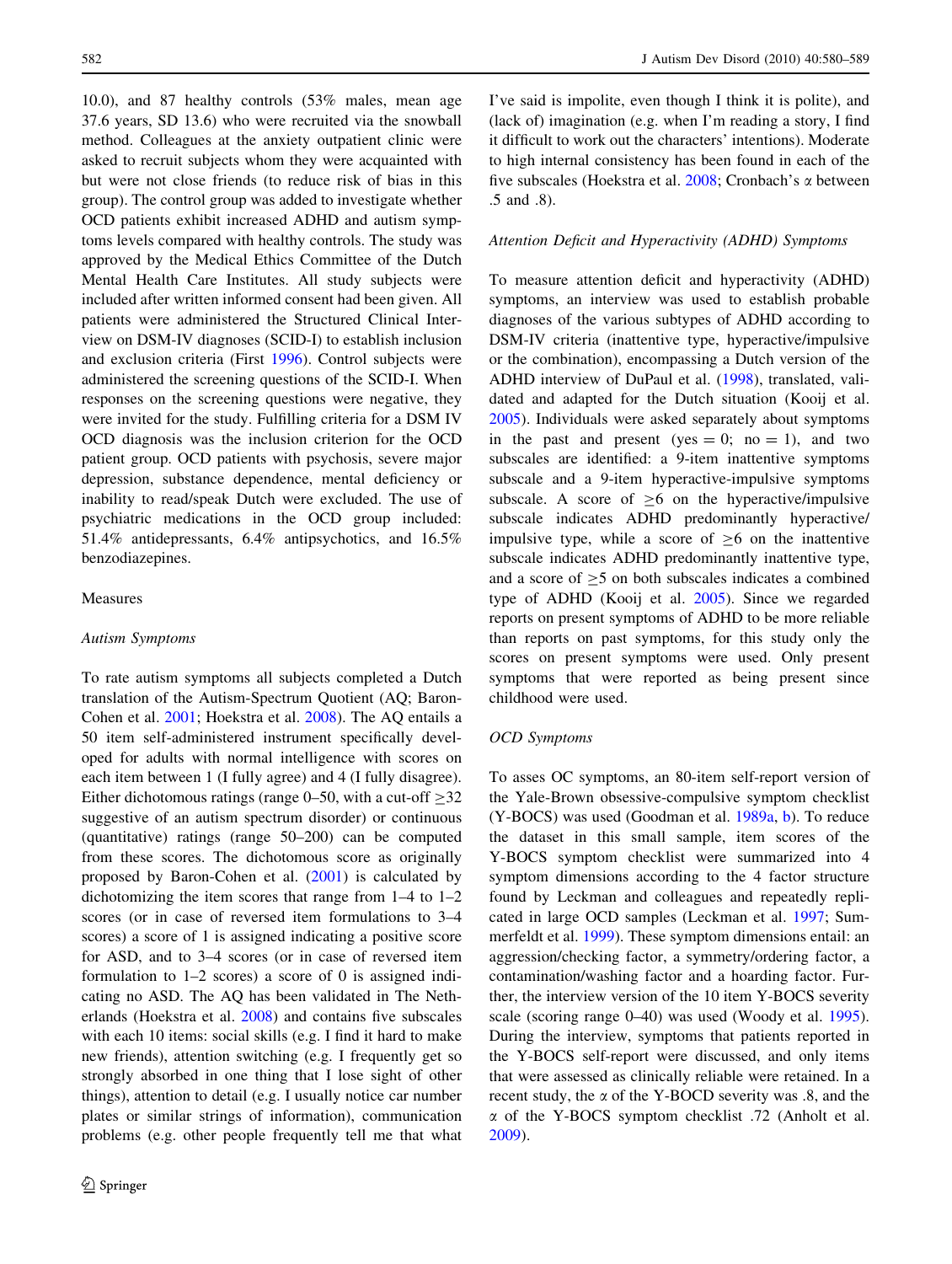#### Statistical Analyses

To investigate interrelationships between the scales, and internal consistency of the measures Pearson's correlations and Cronbach's alpha's were calculated, using patient scale scores.

To calculate differences in demographic characteristics and clinical measures between OCD patients and normal controls, univariate variance analyses were used. Education level was operationalised in 3 levels: low (primary school and/or secondary low education; middle (primary  $school + secondary$  middle professional education); and high (either higher secondary education or high school and/ or high professional education or university). Since statistical significant differences were found in education levels between OCD subjects and normal controls  $(p < 0.01)$ , education was used as a covariate in the subsequent analyses.  $X^2$  analyses were used to analyze the dichotomous variables. AQ data were analyzed using both dichotomous scores as suggested by Baron-Cohen et al. to calculate cutoff scores of ASD (Baron-Cohen et al. [2001\)](#page-8-0), and quantitative scores to compare quantitative measures of autism, ADHD and OC symptoms. Subsequent analyses concerned the OCD patient group only. OCD patients with versus without comorbid ADHD were compared on autism and OC symptom severity scores using ANOVAs. Finally, to assess which autism symptom subscales, ADHD subscales, or demographic variables predict OC symptom severity in OCD, stepwise linear regression analyses were run, using demographic variables and clinical subscales as independent variables, and Y-BOCS severity scores as dependent variable. Considering the number of variables used (12 subscales), Bonferroni correction was applied, and  $p \leq .008$  was considered significant.

# **Results**

Cronbach's  $\alpha$ 's of all scale scores were reasonable to high. Cronbach's  $\alpha$ 's of the AQ ranged between .57 (lack of imagination subscale) and .79 (AQ total scale), Of the Y-BOCS severity scale,  $\alpha$ 's ranged between: .88 (obsession severity) and .91 (total severity), and  $\alpha$  values of the Y-BOCS symptom dimensions ranged between .69 (hoarding subscale) and .87 (contamination/washing subscale). Cronbach's  $\alpha$  scores of the ADHD subscale scores ranged between .79 (hyperactivity/impulsivity) and .85 (combined ADHD).

# Correlations

AQ total scores were significantly correlated with ADHD total scores ( $r = .52$ ,  $p < 01$ ) and Y-BOCS total severity scores ( $r = .56$ ,  $p < .01$ ). ADHD total scores exhibited significant correlations with the Y-BOCS severity scores  $(r = .39, p < .01)$ , as well as with the OC symptom domains aggression/checking  $(r = .27, p < .05)$ , symmetry/ordering  $(r = .29, p < .01)$ , and contamination/washing  $(r = .4, p < .01)$ . There were no significant correlations between ADHD total scores and hoarding  $(r = .17, NS)$ .

Pearson correlations were calculated between subscales of the various clinical measures (Table [3\)](#page-5-0). The AQ subscales social skills and attention switching were significantly correlated with the ADHD subscales inattention  $(r = .33; p < .01,$  and  $r = .41; p < .01$ , respectively), and hyperactivity ( $r = .21$ ;  $p < .05$ , and  $r = .25$ ;  $p < .01$ , respectively) and with all OC symptom dimensions ( $r$  between .18 and .45;  $p$  between .05 and .01). Contrary to our expectation, the attention to detail AQ subscale demonstrated low correlation with OCD symptoms and severity (Table [1\)](#page-4-0).

#### OCD Versus Controls (Table 2)

In accordance with our hypothesis, OCD patients showed significantly higher AQ and ADHD scores than the controls, on total AQ and ADHD scores as well as on all subscale scores except for the AQ imagination subscale. In the OCD group, 4.6%, scored above the cut-point (Baron-Cohen et al. [2001](#page-8-0)) suggestive of ASD, versus 1.2% of the normal controls ( $p =$ n.s.). Further, 11.0% of the OCD patients fulfilled the criteria suggestive of ADHD inattentiveness, 3.7% fulfilled criteria suggestive of ADHD hyperactivity/ impulsivity, and 8.2% fulfilled criteria suggestive of ADHD combined type. In the control group, 2.8% of the persons showed scores suggestive of ADHD inattentiveness, and no control subjects showed scores suggestive of hyperactive or combined type of ADHD [\(Table 2](#page-4-0)).

OCD + ADHD Patients Compared with OCD Without ADHD Patients (Table 3)

Twenty-five OCD patients showed ADHD scores suggestive of any ADHD diagnosis (OCD  $+$  ADHD), compared to 84 ADHD-free OCD patients  $(OCD - ADHD)$ . OCD + ADHD patients scored higher than  $OCD - ADHD$  on total scores of the AQ, and on all AQ subscales (including communication, social skills, attention switching and imagination subscales), except for the attention to detail subscale. No between-group differences were found on Y-BOCS symptom severity (Table [3\)](#page-5-0).

Linear Regression Analyses (Table 4)

In accordance with our hypothesis, the attention switching and communication subscales of the AQ, the ADHD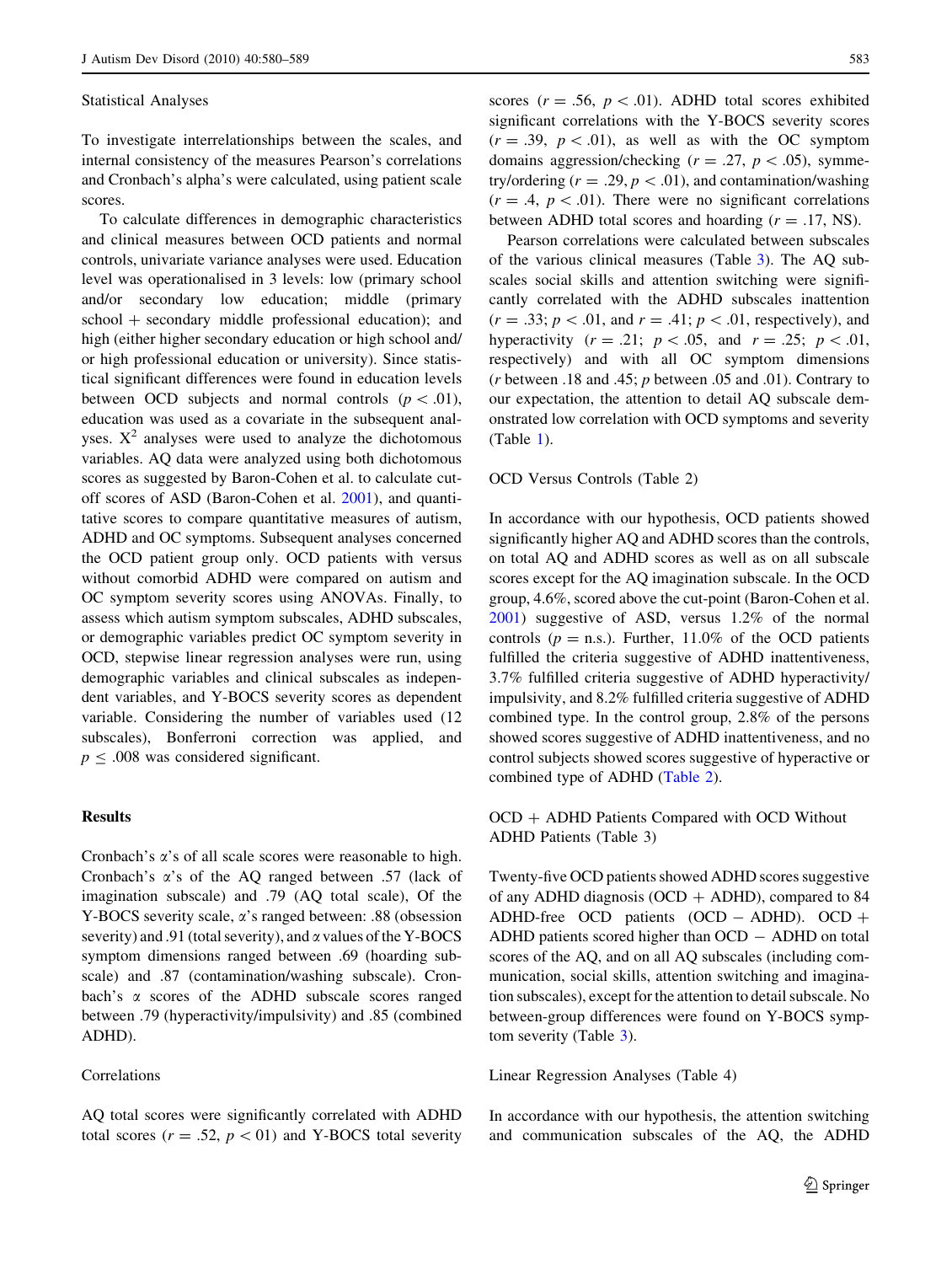<span id="page-4-0"></span>Table 1 Correlations between subscales of AQ, ADHD, Y-BOCS severity, and Y-BOCS symptom dimensions in OCD patients (correlations  $>$ .3 are marked in red)

|                   | AQ<br>Soc | AQ<br>Att S | AQ<br>Att D | AQ<br>Comm | AQ<br>Imag | <b>ADHD</b><br>Inatt | <b>ADHD</b><br>Hyper | Y-BOCS<br>Severity | Y-BOCS<br>Aggres | Y-BOCS<br>Sym | Y-BOCS<br>Cont | Y-BOCS<br>Hoard |
|-------------------|-----------|-------------|-------------|------------|------------|----------------------|----------------------|--------------------|------------------|---------------|----------------|-----------------|
| AQ Soc            |           | $.81**$     | $.47**$     | $.71**$    | .59**      | $.33**$              | $.21*$               | .17                | $.34**$          | $.31**$       | $.33**$        | $.18*$          |
| AQ Att S          |           | $\perp$     | $.51**$     | $.68**$    | $.51**$    | $.41**$              | $.25**$              | $.45**$            | $.44**$          | $.42**$       | $.45**$        | $.27**$         |
| AQ Att D          |           |             | 1.          | $.4**$     | $.32**$    | $.24**$              | $.19**$              | $.27**$            | $.18*$           | $.2*$         | $.23**$        | .09             |
| AQ Comm           |           |             |             |            | $.6**$     | $.3**$               | $.3**$               | .14                | $.17*$           | $.18*$        | $.2**$         | $\cdot$         |
| AQ Imag           |           |             |             |            |            | $.27**$              | .15                  | $-.02$             | .11              | .12           | $.18*$         | $.16*$          |
| <b>ADHD</b> Inatt |           |             |             |            |            |                      | $.53**$              | $.28**$            | $.32**$          | $.37**$       | $.42**$        | $.22*$          |
| ADHD 2 Hyper      |           |             |             |            |            |                      |                      | $.26*$             | $.31**$          | $.27**$       | $.34**$        | .09             |
| Y-BOCS Severity   |           |             |             |            |            |                      |                      |                    | $.35**$          | $.42**$       | $.39**$        | .16             |
| Y-BOCS Aggres     |           |             |             |            |            |                      |                      |                    |                  | $.68**$       | $.68**$        | $.37**$         |
| Y-BOCS Sym        |           |             |             |            |            |                      |                      |                    |                  | $\mathbf{1}$  | $.56**$        | $.37**$         |
| Y-BOCS Cont       |           |             |             |            |            |                      |                      |                    |                  |               |                | $.35**$         |
| Y-BOCS Hoard      |           |             |             |            |            |                      |                      |                    |                  |               |                |                 |

AQ Soc social skills, AQ Att S attention switching, AQ Att D attention to detail, AQ Comm communication, AQ Imag imagination, ADHD Inatt inattention, ADHD Hyper hyperactivity, Y-BOCS Severity total severity scores, Y-BOCS Aggres aggression/checking factor, Y-BOCS Sym symmetry/ordering factor, Y-BOCS Cont contamination/washing factor, Y-BOCS Hoard hoarding factor

Table 2 Demographic characteristics and clinical measures of patients and controls

|                           | OCD $(n = 109)$ | Controls $(n = 87)$ | $\boldsymbol{F}$ | $\boldsymbol{p}$ |  |
|---------------------------|-----------------|---------------------|------------------|------------------|--|
| Males $(\%)$              | 39.4%           | 52.9%               | 3.5              | <b>NS</b>        |  |
| Females $(\% )$           | 60.6%           | 47.1%               |                  |                  |  |
| <b>Education</b> level    | Low $11\%$      | Low $22.3\%$        | 16.4             | < 01             |  |
|                           | Middle $11\%$   | Middle $28.2\%$     |                  |                  |  |
|                           | High $75.2\%$   | High $49.4$         |                  |                  |  |
| Age                       | 37.5(10.0)      | 37.6 (13.6)         | .004             | <b>NS</b>        |  |
| Age of onset              | 17.0(8.2)       |                     | -                |                  |  |
| AQ total score            | 114.6(17.1)     | 95.1 (15.1)         | 68.8             | < 01             |  |
| AQ social skills          | 21.4(6.7)       | 17.6(4.4)           | 43.3             | < 0.001          |  |
| AQ attention switching    | 25.1(7.6)       | 19.3(4.3)           | 82.6             | < 0.001          |  |
| AQ attention to detail    | 23.4(5.6)       | 20.3(4.6)           | 17.6             | < 0.001          |  |
| AO communication          | 20.1(6.1)       | 18.0(3.8)           | 22.3             | < 0.001          |  |
| AQ imagination            | 21.0(4.6)       | 19.87(4.6)          | 7.2              | NS.              |  |
| ADHD total score          | 4.9 $(4.1)$     | 2.44(3.0)           | 11.7             | < 0.001          |  |
| Inattention               | 2.7(2.4)        | 1.5(2.1)            | 4.2              | < 01             |  |
| Hyperactivity/impulsivity | 2.2(2.3)        | .9(1.3)             | 12.4             | < 01             |  |

ADHD attention-deficit/hyperactivity disorder, OCD obsessive-compulsive disorder, AQ autism questionnaire, Y-BOCS Yale-Brown obsessive compulsive scale

hyperactivity subscale, and gender, accounted for 33% of the variation in OC symptom severity. Female gender was a weak predictor of OC symptom severity. Further, the AQ subscales attention switching, the ADHD inattention subscale, and AQ communication problems were the most important predictors of OC symptom dimensions  $(r^2 =$ .2–.31,  $p < .001$ ) with the exception of hoarding. The finding that autism symptoms were not predictive of hoarding symptoms was contrary to our hypothesis. Older age and ADHD inattentive symptoms were positive predictors of hoarding symptoms. Only for the OC symptom dimension aggression and checking, the ADHD hyperactivity subscale and level of attained education were significant beyond the AQ subscales of attention switching and communication problems. Interestingly, only for the OC symptom dimension of contamination and washing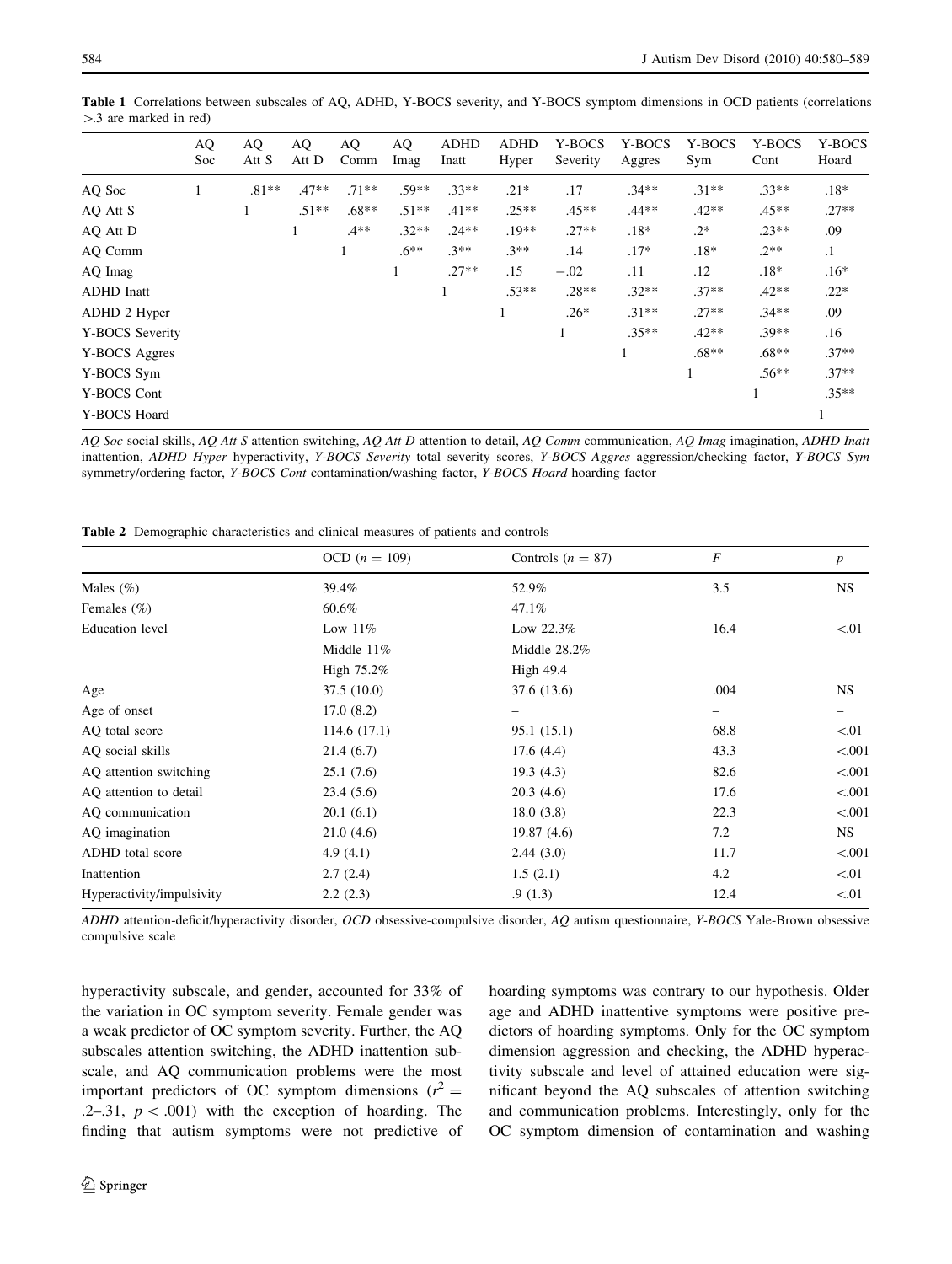| <b>Table 5</b> Mean scores of autism, OC symptom dimensions, symptom severity and ADHD scale scores in OCD $\pm$ ADHD patients |                                |                                |      |         |  |  |  |
|--------------------------------------------------------------------------------------------------------------------------------|--------------------------------|--------------------------------|------|---------|--|--|--|
|                                                                                                                                | $OCD - ADHD (n = 84)$<br>m(SD) | $OCD + ADHD (n = 25)$<br>m(SD) | F    |         |  |  |  |
| AO total score                                                                                                                 | 109.4(15.6)                    | 126.1(18.9)                    | 16.4 | < 0.001 |  |  |  |
| AO social skills                                                                                                               | 21.0(4.4)                      | 25.4(6.5)                      | 12.4 | < 01    |  |  |  |
| AQ attention switching                                                                                                         | 24.6(5.3)                      | 29.2(6.4)                      | 10.9 | < 01    |  |  |  |
| AO attention to detail                                                                                                         | 23.3(4.8)                      | 25.0(6.6)                      | 1.6  | NS.     |  |  |  |
| AO communication                                                                                                               | 19.8(4.5)                      | 22.9(4.6)                      | 7.6  | < 01    |  |  |  |
| AQ imagination                                                                                                                 | 20.6(4.3)                      | 23.5(5.3)                      | 6.4  | NS.     |  |  |  |

Y-BOCS severity 19.4 (8.8) 21.9 (7.8) 1.3 NS Y-BOCS aggression/checking 3.8 (3.3) 7.5 (5.0) 14.6 < 001 Y-BOCS symmetry/ordering 1.9 (2.3) 3.6 (3.6) 6.3 NS Y-BOCS contamination/washing  $1.8 (2.5)$   $4.1 (3.3)$   $10.8$   $< 01$ Y-BOCS hoarding .2 (.5) .2 .6) .2 .6) .01 NS ADHD total score  $3.4 \text{ } (2.8)$   $3.4 \text{ } (2.8)$   $10.5 \text{ } (3.0)$   $91.4$   $\lt$  001  $1.9 \t(1.7)$   $5.6 \t(2.4)$   $59.8$   $\lt.001$ Hyperactivity/impulsivity 1.5 (1.6) 5.0 (2.4) 55.8 < .001

<span id="page-5-0"></span>Table 3 Mean scores of autism, OC symptom dimensions, symptom severity and ADHD scale scores in OCD  $\pm$  ADHD patients

ADHD attention-deficit/hyperactivity disorder, OCD obsessive-compulsive disorder, AQ autism questionnaire

ADHD inattention was the strongest predictor, whereas for the other OC symptom dimensions (besides hoarding) the AQ subscale of attention switching was the strongest predictor [\(Table 4](#page-6-0)).

# Discussion

This is the first study to have systematically investigated the interrelations between OC, ADHD, and autism symptoms in adult OCD patients. As expected, OCD patients presented with higher scores on ADHD and autism symptoms than normal controls.  $OCD + ADHD$  patients showed higher autism scores on most autism subscales than OCD - ADHD patients, although no between-group differences in OC symptom severity were found. These findings are in line with earlier findings in pediatric OCD, and suggest an interrelatedness of ADHD symptoms with autism symptoms in OCD (Ivarsson and Melin [2008](#page-8-0)).

A substantial relationship between ADHD (particularly the inattentive and combined subgroups) and autism symptoms has not only been found in clinical OCD samples (as in the present study) but also in ADHD clinical as well as population-based samples (Reiersen et al. [2007](#page-9-0)). Family research has indicated that autism traits, particularly in males with ADHD, might represent a familial trait that is partly shared with ADHD (Mulligan et al. [2009](#page-9-0)). Thus, although according to DSM IV classification, ADHD and autism diagnoses are considered to be mutually exclusive, a growing body of literature (including the present small scale study) indicates that this classification rule does not hold. Moreover, autism and ADHD symptoms seem to share commonalities with OCD dimensions as well.

The interrelatedness between ADHD and autism symptoms within our OCD sample might reflect symptom overlap across the co-morbid disorders. Particularly the AQ attention switching subscale was highly correlated with the inattention subdomain of ADHD. Inspection of the wording of the items revealed seemingly contradictory relations between AQ attention switching and ADHD inattention: whereas inattention is expressed by the difficulty to sustain attention on a given task (e.g. ''easily distracted because of external stimuli''), attention switching problems are expressed by the difficulty to divert attention between tasks (e.g. ''I frequently get so strongly absorbed in one thing that I lose sight of other things''). Although seemingly contradictory, ADHD patients have repeatedly been found to exhibit both difficulty in attention switching (related to hyperfocusedness) and attention problems (Cepeda et al. [2000](#page-8-0); Oades and Christiansen [2008\)](#page-9-0). In this study, AQ problems with attention switching and ADHD inattention proved to be the strongest predictor for OC symptom severity, and of all OC symptom dimensions except hoarding. Therefore, AQ attention switching problems and ADHD inattention might well be at two ends of the same underlying attention problems.

The social skills subscale of the AQ showed significant correlations with both ADHD scales and OC symptom dimensions. Deficits in social skills have been found, both in OCD (Cath et al. [2008\)](#page-8-0) and in ADHD (Reiersen et al. [2007](#page-9-0)). Thus, apart from the potential artifacts introduced by symptom overlap in measurements between the co-morbid disorders, ASD, ADHD and OCD might share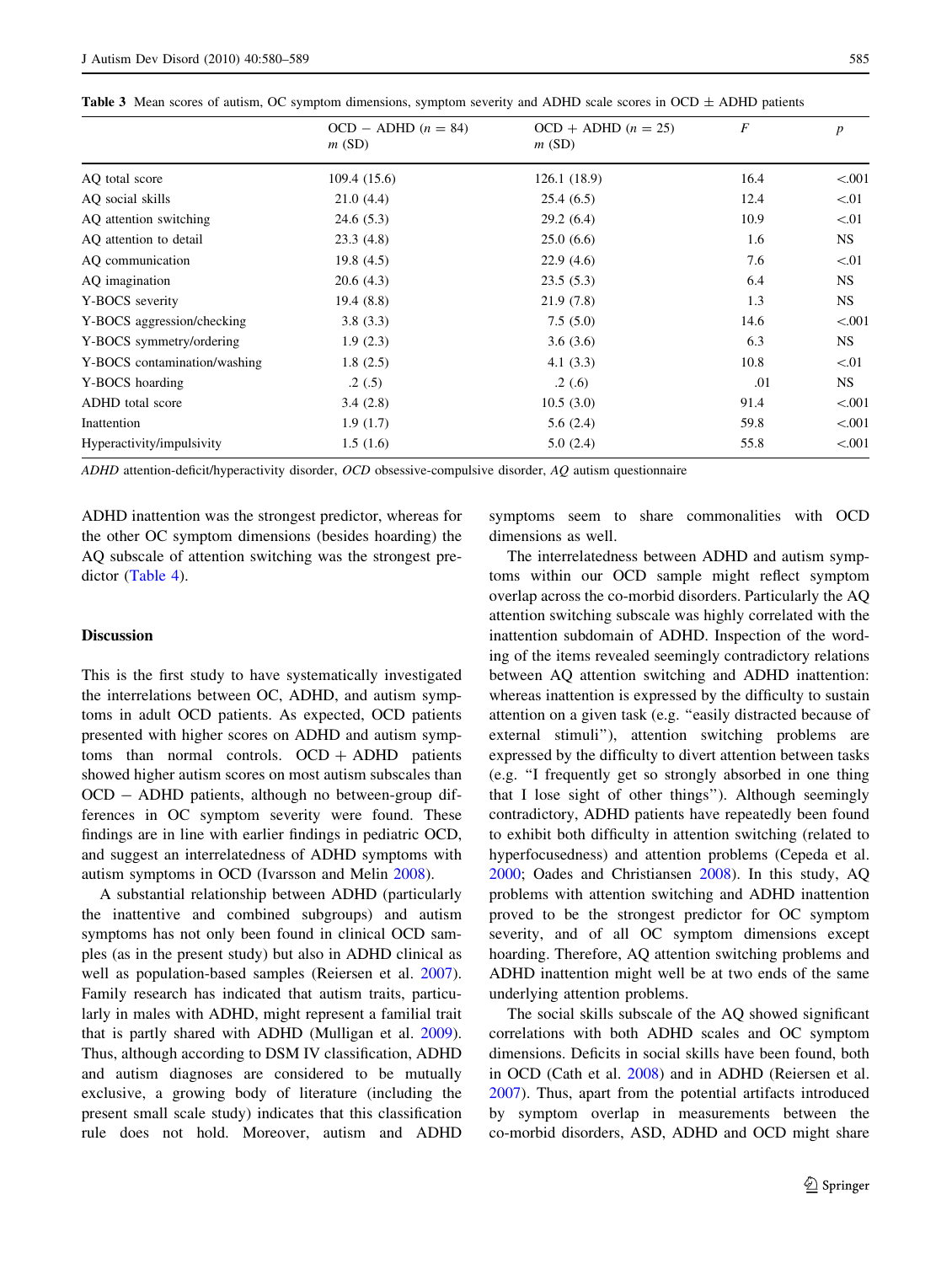| Dependent variable        | Variable                    | $\pmb{R}$ | Adjusted $R$ square | Beta      | $F$ and $p$      |
|---------------------------|-----------------------------|-----------|---------------------|-----------|------------------|
| Y-BOCS severity           | AQ attention switching      | .45       | .20                 | .45       | 31.2, $p < .001$ |
|                           | AQ attention switching      | .51       | .25                 | .67       | 20.9, $p < .001$ |
|                           | AQ communication            |           |                     | $-.32$    |                  |
|                           | AQ attention switching      | .58       | .32                 | .64       | 19.9, $p < .001$ |
|                           | AQ communication            |           |                     | $-.40$    |                  |
|                           | ADHD hyperactivity          |           |                     | $\cdot$ 3 |                  |
|                           | AQ attention switching      | .6        | .33                 | .64       | 16.3, $p < .001$ |
|                           | AQ communication            |           |                     | $-.40$    |                  |
|                           | ADHD hyperactivity          |           |                     | .28       |                  |
|                           | Gender                      |           |                     | .15       |                  |
| Aggression and checking   | AQ attention switching      | .41       | .16                 | .40       | 24.7, $p < .001$ |
|                           | AQ attention switching      | .46       | .20                 | .60       | 16.0, $p < .001$ |
|                           | AQ communication            |           |                     | $-.28$    |                  |
|                           | AQ attention switching      | .51       | .25                 | .57       | 14.3, $p < .001$ |
|                           | AQ communication            |           |                     | $-.34$    |                  |
|                           | ADHD hyperactivity          |           |                     | .25       |                  |
|                           | AQ attention switching      | .55       | .27                 | .57       | 12.6, $p < .001$ |
|                           | AQ communication            |           |                     | $-.30$    |                  |
|                           | ADHD hyperactivity          |           |                     | .27       |                  |
|                           | Level of attained education |           |                     | .19       |                  |
| Symmetry and ordering     | AQ attention switching      | .42       | .17                 | .42       | 25.9, $p < .001$ |
|                           | AQ attention switching      | .47       | .20                 | .33       | 16.8, $p < .001$ |
|                           | ADHD inattention            |           |                     | .23       |                  |
|                           | AQ attention switching      | $.5\,$    | .23                 | .48       | 13.0, $p < .001$ |
|                           | ADHD inattention            |           |                     | .23       |                  |
|                           | AQ communication            |           |                     | $-.23$    |                  |
| Contamination and washing | <b>ADHD</b> inattention     | .44       | .19                 | .44       | 29.8, $p < .001$ |
|                           | ADHD inattention            | .52       | .26                 | .32       | 23.1, $p < .001$ |
|                           | AQ attention switching      |           |                     | .31       |                  |
|                           | ADHD inattention            | .57       | .31                 | .33       | 19.4, $p < .001$ |
|                           | AQ attention switching      |           |                     | .52       |                  |
|                           | AQ communication            |           |                     | $-.31$    |                  |
| Hoarding                  | Age                         | .25       | .06                 | .25       | 8.11, $p < .01$  |
|                           | Age                         | .32       | .09                 | .24       | 7.14, $p < .01$  |
|                           | ADHD inattention            |           |                     | .21       |                  |

<span id="page-6-0"></span>Table 4 Stepwise regression analyses to predict OC symptom severity in OCD

substantial etiology. Therefore, it would be worthwhile to reconsider the DSM-IV exclusionary classification of these disorders. In support of this, recent comparative studies between children with ASD and ADHD indicated that ASD children show differences as well as similarities on executive function when compared to ADHD and OCD children. Executive function refers to those neuropsychological processes that involve planning, strategic organization of complex processes, flexible adaptation to novel stimuli, ability to shift mental sets, to inhibit irrelevant (motor) responses, and to engage in trial and error learning (Purcell et al. [1998\)](#page-9-0). Although substantial overlap existed between ASD and ADHD children, in general ASD children performed worse than ADHD children on tasks of planning and flexibility, whereas ADHD children were worse on motor inhibition tasks and spatial working memory tasks, (Sinzig et al. [2008\)](#page-9-0). Interestingly, OCD patients (Greisberg and McKay [2003;](#page-8-0) van den Heuvel et al. [2006\)](#page-9-0) and in some instances their first degree relatives show problems in both domains; planning deficits comparable to ASD (Delorme et al. [2007\)](#page-8-0), and impaired motor inhibition on similar tasks as found in ADHD patients (Sinzig et al. [2008;](#page-9-0) Chamberlain et al. [2007](#page-8-0)). Thus, OCD patients and their relatives seem to share executive function problems, both with ADHD and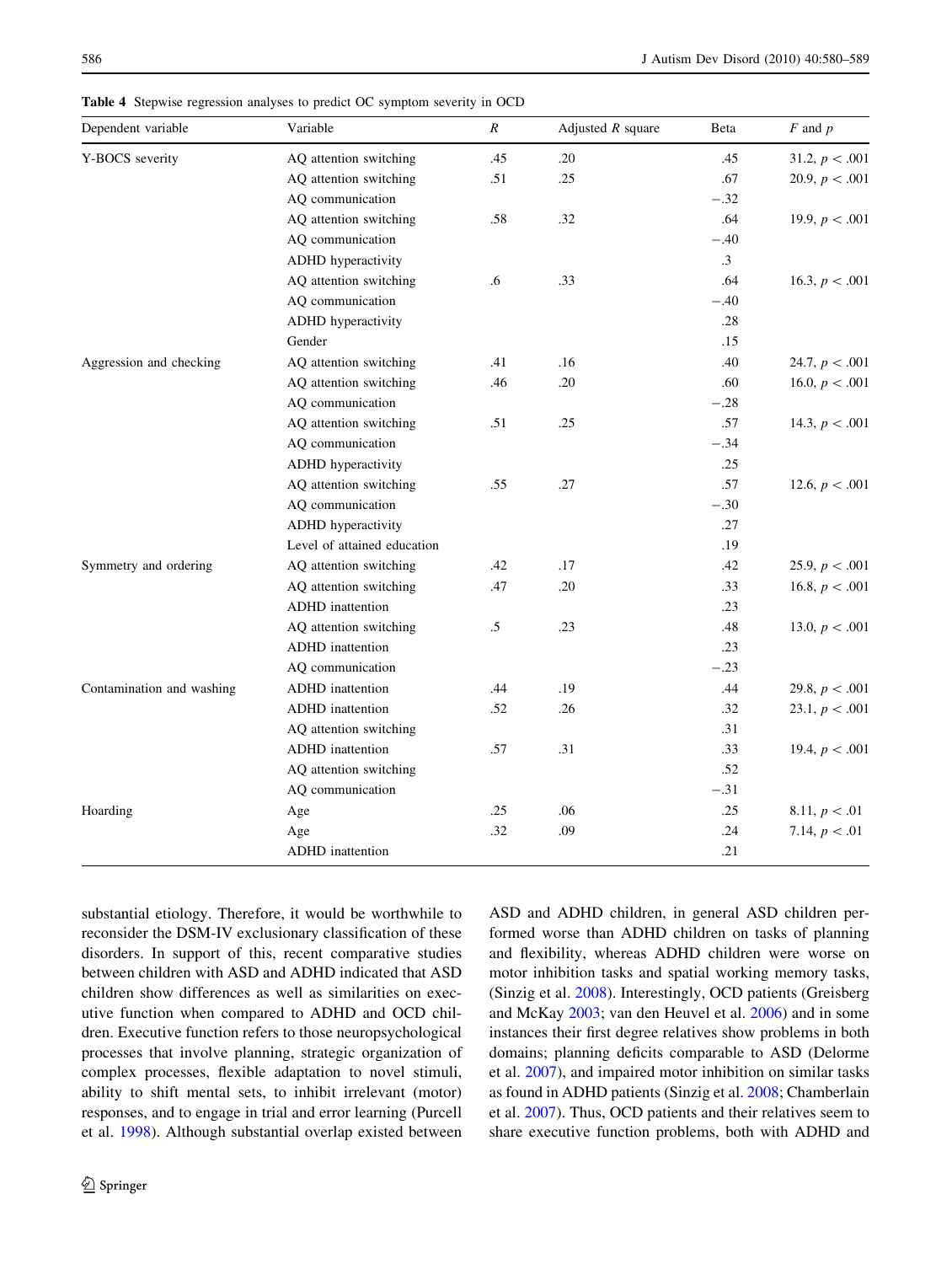ASD patients, strongly suggesting overlapping etiologies between the disorders. Therefore, to study common etiologies among OCD, ADHD and ASD patients, an endophenotypic family-based approach is warranted in which executive function associated with underlying genetic mechanisms is studied in OCD, ADHD and ASD in concert.

Our hypothesis that hoarding symptoms were related with autism symptoms was not confirmed. Although significant, correlations between hoarding and AQ scores were lower than between other OC dimensions and AQ. Further, autism scores did not predict hoarding symptoms, but hoarding seemed to be related with inattentiveness and with older age rather than with autism symptoms, which is in line with the literature. Problems with focused attention, coupled with problems in decision making, categorization, and planning, have frequently been described in hoarders (Saxena [2008](#page-9-0)). With respect to age, the frequency and recognition of hoarding behavior is substantially increased among persons over 40 years of age (Samuels et al. [2008](#page-9-0)). Thus, this co-morbidity pattern, i.e. the association between attention problems rather than autism symptoms and hoarding on the other hand, suggests that—in line with the literature—hoarding constitutes a phenotype that is in several (but not all) aspects discrete from the other OC symptom dimensions (Abramowitz et al. [2008;](#page-8-0) An et al. [2009\)](#page-8-0). However, no definite conclusions can be drawn from this purely descriptive study, since the hoarding subscale entails two Y-BOCS symptoms only, which hampers the sensitivity to pick up real differences.

The finding that the AQ lack of social skills scale was associated with OC symptom severity was in line with previous findings (Cath et al. [2008\)](#page-8-0). Lack of social skills in OCD might reflect subtle impairments in theory of mind related functioning, a core feature in autism patients. Interestingly, theory of mind dysfunction is related to dysfunctions in set shifting and planning skills in children with autism (Pellicano [2007\)](#page-9-0), and—although not investigated—might also be present in OCD patients at the severe end of the spectrum.

Contrary to our expectation, the AQ attention to detail subscale exhibited low correlations with OCD, and did not turn out to be a significant predictor of OC symptoms or severity. Apparently, the AQ attention to detail subscale taps on a trait that differs from perfectionism, a trait known to be closely related to (some forms of) OCD (Myers et al. [2008\)](#page-9-0). Although patients are known to show enhanced attention for details related to OCD-relevant topics, these data suggest that in general, rather than scanning stimuli with great care to detail, OCD patients suffer from attention problems.

Recent research on memory distrust in OCD has found that OCD patients exhibit lack of confidence in their own perception, attention and memory, without clear evidence for an objective memory deficit (Hermans et al. [2008,](#page-8-0) [2003](#page-8-0); Radomsky et al. [2001](#page-9-0); Radomsky and Rachman [1999](#page-9-0)). Moreover, the repetitive behaviors of OCD seem to weaken memory trust (Van den Hout and Kindt [2004](#page-9-0)). However, the cause of the initial low confidence of OCD patients in their own memory capacities is unclear. Our findings of inattention and attention switch problems in OCD patients raise an interesting possibility, i.e. that these problems may, at least partially, be responsible for the low confidence of OCD patients in their cognitive processes. Difficulties in the management of attention may serve as a common factor between OCD, ADHD and ASD symptoms and explain the pathological doubt/uncertainty that seems to characterize these disorders.

These findings have several implications for treatment. First, considering that inattention as found in this study is central to OC symptoms, one would expect that addition of Methylphenidate to treatment in OCD patients with comorbid ADHD symptoms will enhance treatment efficacy. Future treatment studies should be directed at exploring this. Further, several behavioral strategies such as task concentration training that have been found to improve attention in ADHD patients (O'Connell et al. [2008,](#page-9-0) [2006](#page-9-0); White and Shah [2006](#page-9-0)) could be added to behavior therapy in OCD patients, and might improve treatment efficacy particularly in  $OCD + ADHD$  patients. Another implication for clinical practice involves the importance of assessment of autism symptoms in the treatment of OCD. Possibly, increased autism symptoms complicate treatment and limit treatment gains. Cognitive-behavior therapy with patients with increased autism symptoms might demand longer duration, and require adaptations of standard treatment protocols. Further research of the effect of autism symptoms on treatment response to OCD is needed to confirm these hypotheses.

Such ideas are further strengthened by the lack of social skills as reported by the OCD patients, a finding that implies that adding a social skills improvement module to standard cognitive behavior therapy for OCD might increase overall treatment efficacy in OCD, as was recently suggested by Cath and colleagues (Cath et al. [2008](#page-8-0)).

Limitations of the present study include its descriptive nature, which precludes causal conclusions. Further, each symptom domain was measured by a single screening instrument. The measurement of ASD symptoms through self report alone is particularly problematic. Patients with complaints in the domain of self-reflection might be less able to reflect on their behavior. Further research should be conducted using multiple measures of the symptom domains of OCD, ADHD, and autism. Moreover, we suggest the use of more elaborated hoarding scales in future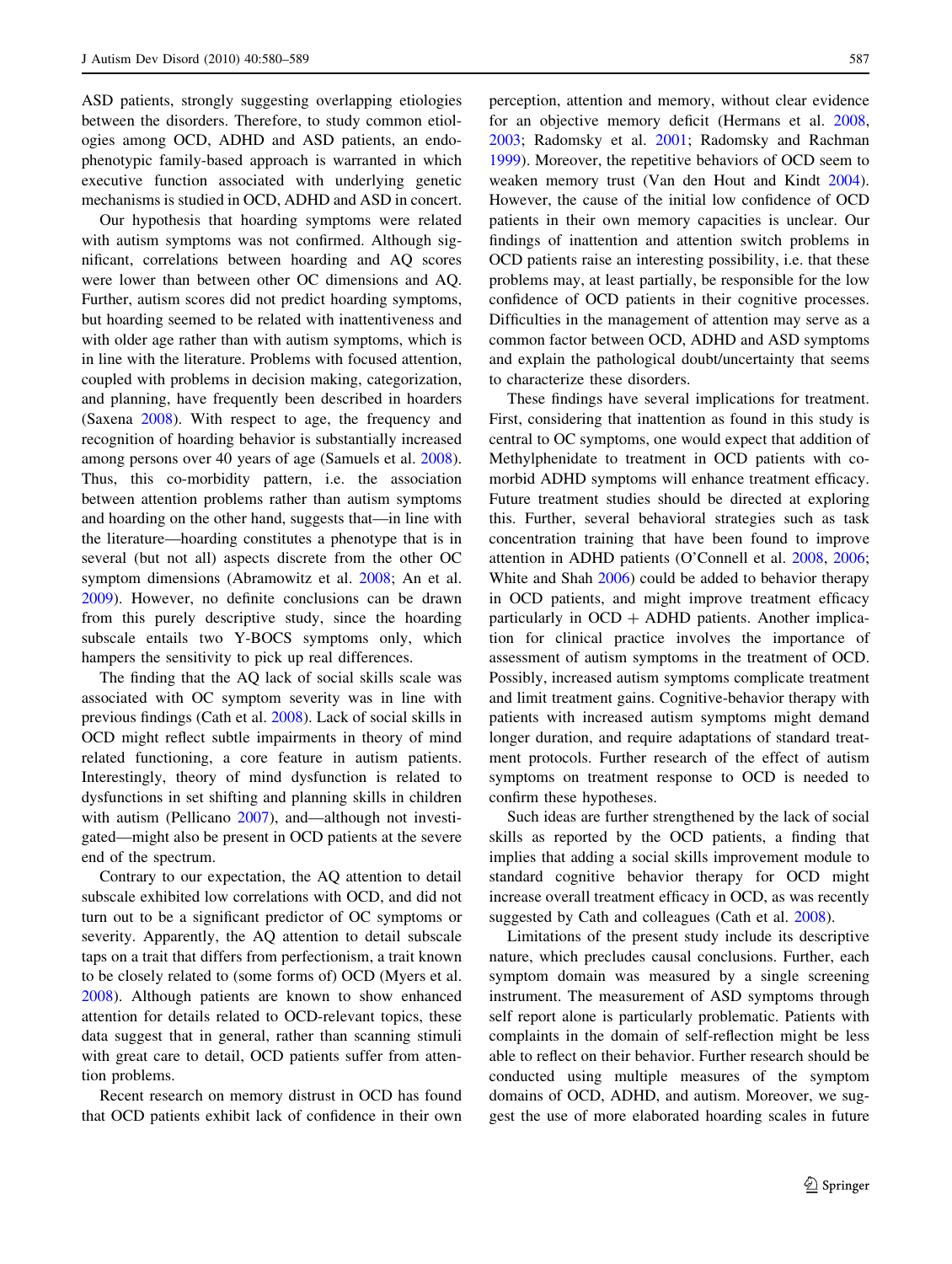<span id="page-8-0"></span>research, to further study relationship between autism and hoarding. The relations between pathological doubt and attention difficulties also need future exploration.

In conclusion: OCD patients exhibit increased rates of ADHD, and autism symptoms Problems with attention switching seems to be a strong predictor of OC severity and OC symptom dimensions, and might explain the lack of confidence in ones' own cognitive processes that are typical for OCD. Future research with various assessment measures, using a family-based paradigm across the OCD, ADHD and ASD phenotype, might help us to better understand the complex relationships between OCD, ADHD and ASD.

Open Access This article is distributed under the terms of the Creative Commons Attribution Noncommercial License which permits any noncommercial use, distribution, and reproduction in any medium, provided the original author(s) and source are credited.

#### References

- Abramowitz, J. S., Wheaton, M. G., & Storch, E. A. (2008). The status of hoarding as a symptom of obsessive-compulsive disorder. Behaviour Research and Therapy, 46, 1026–1033.
- American Psychiatric Association (1994). Diagnostic and statistical manual of mental disorders (4th ed). Washington, DC.
- An, S. K., Mataix-Cols, D., Lawrence, N. S., Wooderson, S., Giampietro, V., Speckens, A., et al. (2009). To discard or not to discard: The neural basis of hoarding symptoms in obsessivecompulsive disorder. Molecular Psychiatry, 14, 318–331.
- Angst, J., Gamma, A., Endrass, J., Goodwin, R., Ajdacic, V., Eich, D., et al. (2004). Obsessive-compulsive severity spectrum in the community: Prevalence, comorbidity, and course. European Archives of Psychiatry and Clinical Neuroscience, 254, 156– 164.
- Anholt, G. E., van Oppen, P., Emmelkamp, P. M. G., Cath, D. C., Smit, J. H., & van Balkom, A. J. L. M. (2009). Measuring obsessive-compulsive symptoms: Padua inventory-revised vs. Yale-Brown obsessive compulsive scale. Journal of Anxiety Disorders, 23, 830–835.
- Baron-Cohen, S., Wheelwright, S., Skinner, R., Martin, J., & Clubley, E. (2001). The autism-spectrum quotient (AQ): Evidence from Asperger syndrome/high-functioning autism, males and females, scientists and mathematicians. Journal of Autism and Developmental Disorders, 31, 5–17.
- Bebbington, P. E. (1998). Epidemiology of obsessive-compulsive disorder. British Journal of Psychiatry, 173(Suppl. 35), 2–6.
- Bejerot, S. (2007). An autistic dimension: A proposed subtype of obsessive-compulsive disorder. Autism, 11, 101–110.
- Bejerot, S., Nylander, L., & Lindström, E. (2001). Autistic traits in obsessive-compulsive disorder. Nordic Journal of Psychiatry, 55, 169–176.
- Cath, D. C., Ran, N., Smit, J. H., van Balkom, A. J., & Comijs, H. C. (2008). Symptom overlap between autism spectrum disorder, generalized social anxiety disorder and obsessive-compulsive disorder in adults: A preliminary case-controlled study. Psychopathology, 41, 101–110.
- Cepeda, N. J., Cepeda, M. L., & Kramer, A. F. (2000). Task switching and attention deficit hyperactivity disorder. Journal of Abnormal Child Psychology, 28, 213–226.
- Chamberlain, S. R., Fineberg, N. A., Menzies, L. A., Blackwell, A. D., Bullmore, E. T., Robbins, T. W., et al. (2007). Impaired cognitive flexibility and motor inhibition in unaffected firstdegree relatives of patients with obsessive-compulsive disorder. American Journal of Psychiatry, 164, 335–338.
- Clark, T., Feehan, C., Tinline, C., & Vostanis, P. (1999). Autistic symptoms in children with attention deficit-hyperactivity disorder. European Child and Adolescent Psychiatry, 8, 50–55.
- Delorme, R., Goussé, V., Roy, I., Trandafir, A., Mathieu, F., Mouren-Siméoni, M. C., et al. (2007). Shared executive dysfunctions in unaffected relatives of patients with autism and obsessivecompulsive disorder. European Psychiatry, 22, 32–38.
- DuPaul, G. J., Power, T. J., Anastopoulos, A. D., & Reid, R. (1998). ADHD rating scale-IV: Checklists, norms and clinical interpretation. New York, NY: Guilford Publications, Inc.
- First, M. B. (1996). Structured clinical interview for DSM-IV axis I disorders. Washington, DC: American Psychiatric Press, Inc.
- Geller, D., Biederman, J., Faraone, S. V., Frazier, J., Coffey, B. J., Kim, G., et al. (2000). Clinical correlates of obsessive compulsive disorder in children and adolescents referred to specialized and non-specialized clinical settings. Depression and Anxiety, 11, 163–168.
- Goldstein, S., & Schwebach, A. J. (2004). The comorbidity of pervasive developmental disorder and attention deficit hyperactivity disorder: Results of a retrospective chart review. Journal of Autism and Developmental Disorders, 34, 329–339.
- Goodman, W. K., Price, L. H., Rasmussen, S. A., Mazure, C., Delgado, P., Heninger, G. R., et al. (1989a). The Yale-Brown obsessive compulsive scale: II validity. Archives of General Psychiatry, 46, 1012–1016.
- Goodman, W. K., Price, L. H., Rasmussen, S. A., Mazure, C., Fleischmann, R., Hill, C. L., et al. (1989b). The Yale-Brown obsessive-compulsive scale I: Development, use, and reliability. Archives of General Psychiatry, 46, 1006–1011.
- Greisberg, S., & McKay, D. (2003). Neuropsychology of obsessivecompulsive disorder: A review and treatment implications. Clinical Psychology Review, 23, 95–117.
- Grisham, J. R., Steketee, G., & Frost, R. O. (2008). Interpersonal problems and emotional intelligence in compulsive hoarding. Depression and Anxiety, 25, E63–E71.
- Hanna, G. L. (1995). Demographic and clinical features of obsessivecompulsive disorder in children and adolescents. Journal of the American Academy of Child and Adolescent Psychiatry, 34, 19–27.
- Hermans, D., Engelen, U., Grouwels, L., Joos, E., Lemmens, J., & Pieters, G. (2008). Cognitive confidence in obsessive-compulsive disorder: Distrusting perception, attention and memory. Behaviour Research and Therapy, 46, 98–113.
- Hermans, D., Martens, K., De Cort, K., Pieters, G., & Eelen, P. (2003). Reality monitoring and metacognitive beliefs related to cognitive confidence in obsessive-compulsive disorder. Behaviour Research and Therapy, 41, 383–401.
- Hoekstra, R. A., Bartels, M., Cath, D. C., & Boomsma, D. I. (2008). Factor structure, reliability and criterion validity of the autismspectrum quotient (AQ): A study in Dutch population and patient groups. Journal of Autism and Developmental Disorders, 38, 1555–1566.
- Hollander, E., Kwon, J. H., Stein, D. J., Broatch, J., Rowland, C. T., & Himelein, C. A. (1996). Obsessive compulsive spectrum disorders: Overview and quality of life issues. Journal of Clinical Psychiatry, 57(suppl 8), 3–6.
- Hollander, E., & Wong, C. M. (1995). Obsessive compulsive spectrum disorders. Journal of Clinical Psychiatry, 46(Suppl. 4), 3–6.
- Ivarsson, T., & Melin, K. (2008). Autism spectrum traits in children and adolescents with obsessive-compulsive disorder (OCD). Journal of Anxiety Disorders, 22, 969–978.